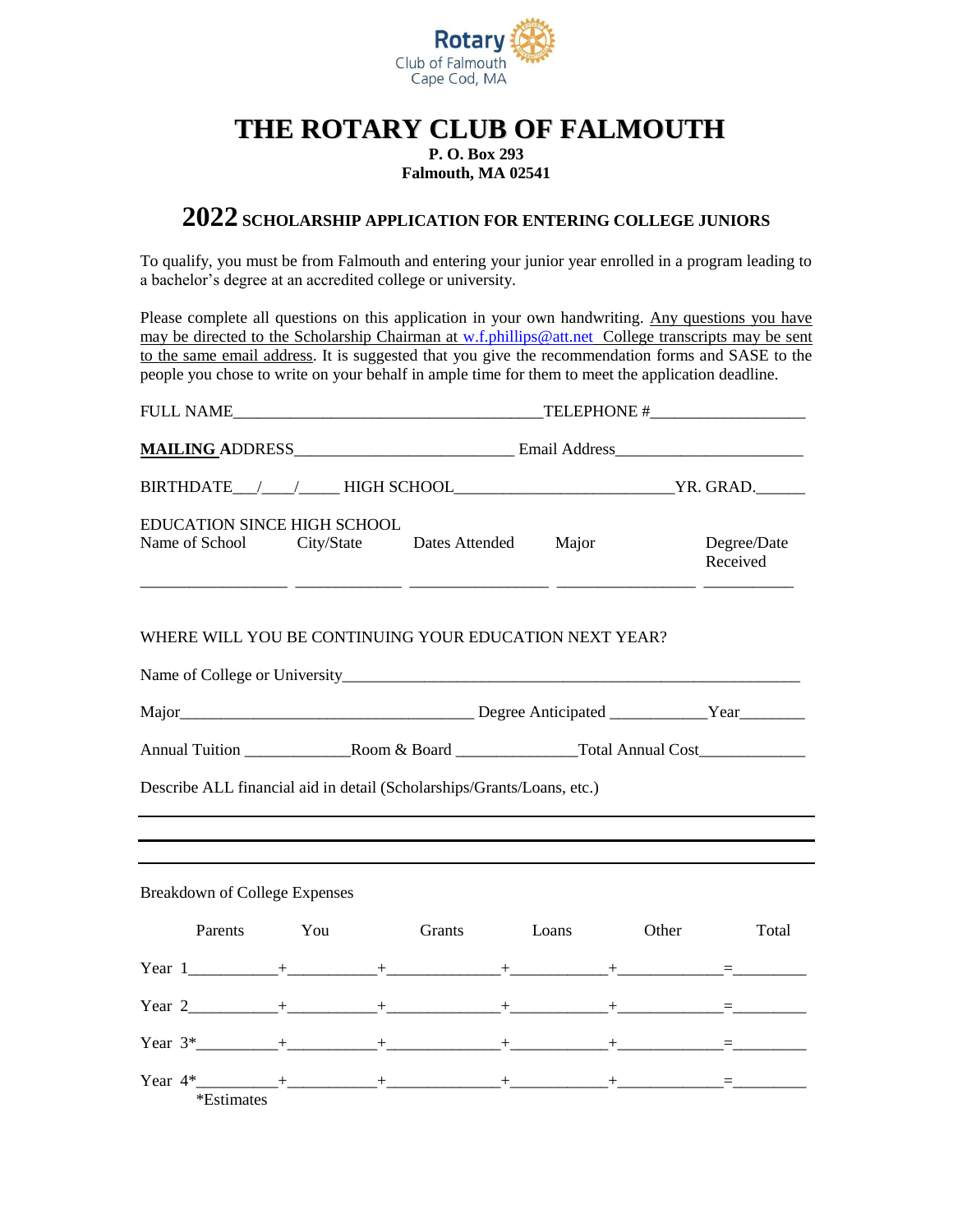School and Community Activities

| Employment during and since High School                                       |  |            |                                                                                                                      |
|-------------------------------------------------------------------------------|--|------------|----------------------------------------------------------------------------------------------------------------------|
|                                                                               |  |            |                                                                                                                      |
| <b>Family Information</b>                                                     |  |            |                                                                                                                      |
|                                                                               |  |            |                                                                                                                      |
|                                                                               |  |            |                                                                                                                      |
|                                                                               |  |            |                                                                                                                      |
| Other dependents:                                                             |  |            |                                                                                                                      |
| Name                                                                          |  | Age School | Employment                                                                                                           |
|                                                                               |  |            |                                                                                                                      |
|                                                                               |  |            | <u> 2000 - 2000 - 2000 - 2000 - 2000 - 2000 - 2000 - 2000 - 2000 - 2000 - 2000 - 2000 - 2000 - 2000 - 2000 - 200</u> |
|                                                                               |  |            |                                                                                                                      |
|                                                                               |  |            | ENCLOSE WITH YOUR APPLICATION AND RETURN BY: May 20 <sup>th</sup> , 2022                                             |
| 1.                                                                            |  |            | HIGH SCHOOL TRANSCRIPT __ 2. ALL OFFICIAL COLLEGE TRANSCRIPTS __                                                     |
| 3.                                                                            |  |            | TWO (2) LETTERS OF RECOMMENDATION (SENT SEPARATELY) _/_                                                              |
| 4.<br><b>SCHOLARSHIP</b> __ (Witten in your own handwriting)                  |  |            | A PERSONAL LETTER ABOUT YOU AND YOUR FINANCIAL NEED FOR THIS                                                         |
| 5.<br><b>FOR YOUR JUNIOR YEAR)__</b>                                          |  |            | COPY OF COLLEGE ACCEPTANCE LETTER (IF YOU ARE TRANSFERRING                                                           |
| To the best of my knowledge all of the above information is true and correct. |  |            |                                                                                                                      |
|                                                                               |  |            |                                                                                                                      |
| the local press.                                                              |  |            | Note: Winner will be announced on or about July $1st$ , 2022 on our website falmouthrotary.com and in                |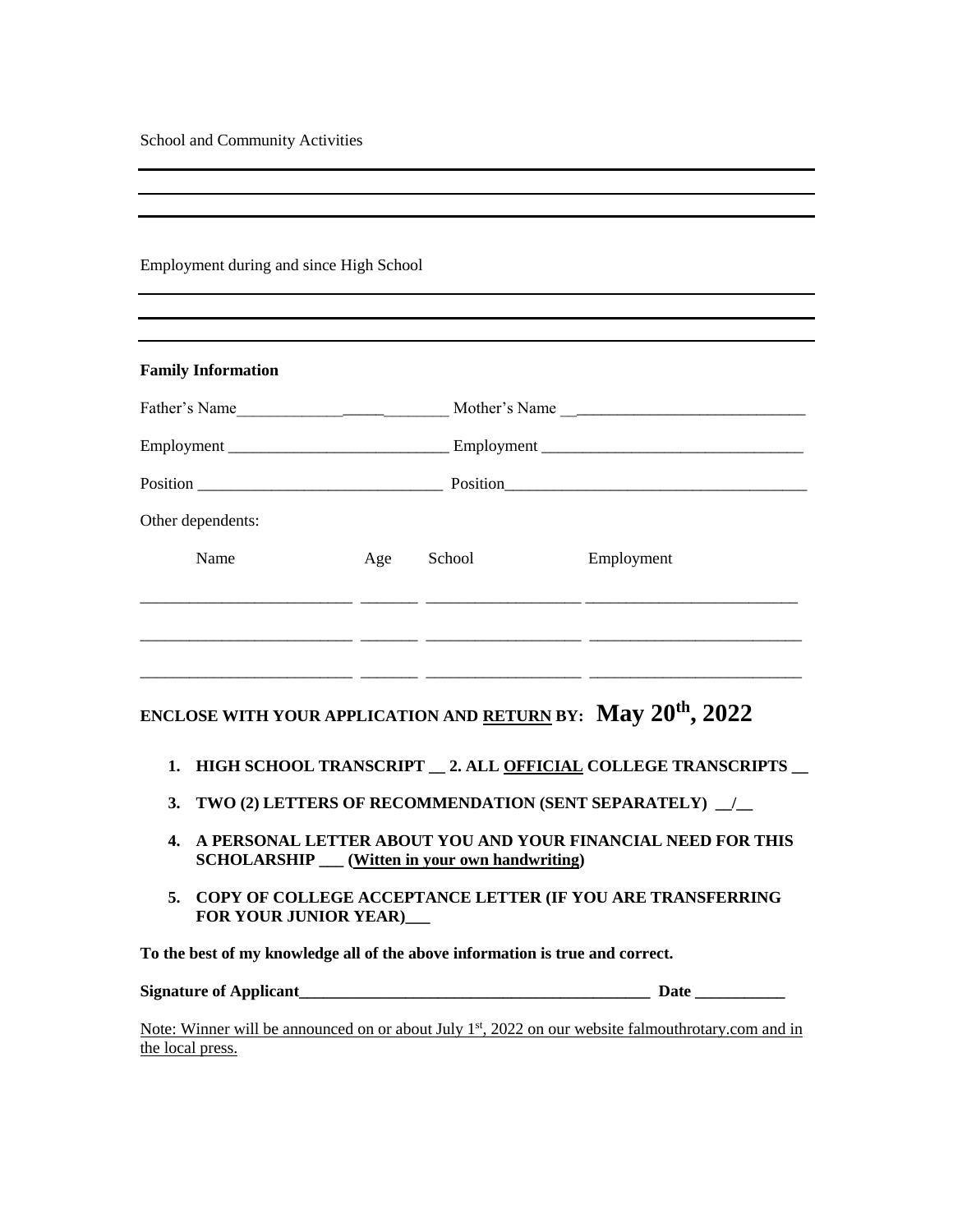

## **THE ROTARY CLUB OF FALMOUTH JUNIOR YEAR SCHOLARSHIP AWARD RECOMMENDATION**

**This recommendation is for\_\_\_\_\_\_\_\_\_\_\_\_\_\_\_\_\_\_\_\_\_\_\_\_\_\_\_\_\_\_\_\_\_\_\_\_\_\_\_\_\_\_\_\_\_\_\_\_\_\_\_**

**Briefly state why you feel this candidate qualifies for the scholarship. (You may attach an extra sheet or use your own form.)**

| In what capacity?                                                     |                                |
|-----------------------------------------------------------------------|--------------------------------|
|                                                                       |                                |
|                                                                       |                                |
|                                                                       |                                |
| $\text{Telephone} \# \_$                                              |                                |
| Please return by May 20 <sup>th</sup> , 2022 to: Scholarship Chairman |                                |
|                                                                       | <b>ROTARY CLUB OF FALMOUTH</b> |
|                                                                       | P. O. Box 293                  |
|                                                                       | Falmouth, MA 0254              |